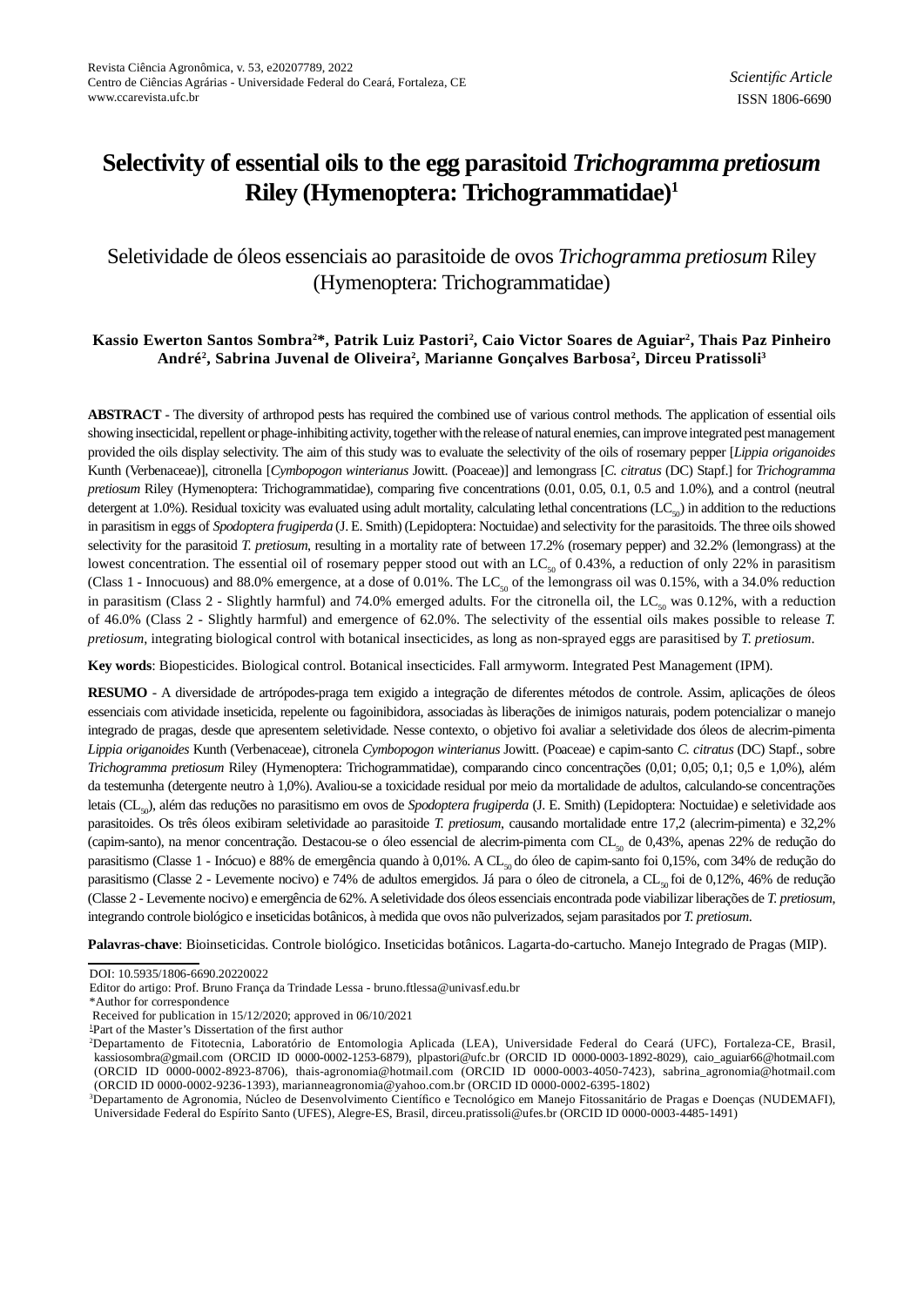## **INTRODUCTION**

*Trichogramma pretiosum* Riley (Hymenoptera: Trichogrammatidae) stands out as the most commercialised of the parasitoids used in biological pest control programs around the world, parasitising the eggs of around 240 species of Lepidoptera (QUERINO *et al*., 2017). The adults measure from 0.5 to 1 mm in length, are yellowish-brown in colour, and have a dark abdomen, reddish eyes and short antennae, which are plumose in males and clavate in females (CÔNSOLI; PARRA; ZUCCHI, 2010). As soon as the larvae emerge, they begin to feed on the yolk and/or embryo of the host egg, causing its death (LAURENTIS *et al.*, 2019). Parasitism efficiency in *T. pretiosum* is fundamental to the success of the biological control program for lepidopteran pests (LAURENTIS *et al*., 2019), such as *Spodoptera frugiperda* (JE Smith) (Lepidoptera: Noctuidae), *Chrysodeixis* (*Pseudoplusia*) *includens* (Walker) (Lepidoptera: Noctuidae), *Anticarsia gemmatalis* Hübner (Lepidoptera: Noctuidae) and *Neoleucinodes elegantalis* (Guenée) (Lepidoptera: Crambidae), where parasitism reached 95.0, 30.0, 40.2 and 19.0%, respectively (MAGALHÃES *et al*., 2012; OLIVEIRA *et al*., 2020). In maize (*Zea mays* L.) (Poaceae), the use of *T. pretiosum* improves productivity by up to 19.4%, which can result in increases of up to 700 Kg, increasing the gain per hectare by USD 96.50 (FIGUEIREDO *et al*., 2015). However, some biological control programs have demonstrated low efficiency due to such planning problems as an insufficient number of released parasitoids, a difficulty or lack of application technology, competition or predation by other natural enemies, and/or the absence of selective insecticides (FIGUEIREDO *et al*., 2015; PARRA; ZUCCHI, 1997).

The integration of biological and alternative controls by releasing *T. pretiosum* and spraying leaves with essential oils from aromatic plants can improve Integrated Pest Management (IPM) (ERCAN *et al*., 2013). Essential oils contain a variety of substances, such as alkaloids, phenols and terpenes, which can act on multiple action sites and express biocidal, repellent and/or antifeedant characteristics on arthropod pests, reducing the percentage of resistant individuals in a population and even showing a certain selectivity for non-target organisms, such as parasitoids (BASKAR; ANANTHI; IGNACIMUTHU, 2017; REGNAULT-ROGER; VINCENT; ARNASON, 2012; SOMBRA *et al*., 2020).

The essential oil of *Leptospermum petersonii* Bailey (Myrtaceae), comprised mainly of citronellal  $(3,7 -$  dimethyloct - 6 - en - 1 - al) and citral  $(3,7$ dimethyl - 2,6 - octadienal), showed selectivity for adults of *T. pretiosum*, in addition to moderate insecticidal and antifeedant activity, with post-ingestion effects (antibiosis) on the diamondback moth, *Plutella xylostella* (L.) (Lepidoptera: Plutellidae), reducing larval survival

and growth, and oviposition by the moths (HEATHER; HASSAN, 2012). In contact and fumigation tests, the essential oils of *Origanum vulgare* L. (Lamiaceae) and *Thymus vulgaris* L. (Lamiaceae), were selective for females of *Trissolcus basalis* Wollaston (Hymenoptera: Scelionidae) (GONZÁLEZ *et al*., 2013), without affecting the behaviour of the parasitoid. However, some essential oils are unselective, or show lower selectivity, such as the essential oil of *Prangos ferulacea* L. (Umbelliferae), which is harmful to different life stages of *Trichogramma embryophagum* Htg. (Hymenoptera: Trichogrammatidae) (ERCAN *et al*., 2013).

A knowledge of the existence or non-existence of harmful effects (selectivity) of the different essential oils showing insecticidal, repellent or phago-inhibitory potential on the parasitism efficiency and adults of *T*. *pretiosum*, makes integration between biological and alternative controls possible, and helps in deciding when to release the parasitoid and employ systematic spraying, thereby improving the management of important lepidopteran pests (LAURENTIS *et al*., 2019; MAGALHÃES *et al*., 2012).

The aim of this study, therefore, was to evaluate the selectivity of the essential oils of rosemary pepper [*L. origanoides* Kunth (Verbenaceae)], citronella [*Cymbopogon winterianus* Jowitt (Poaceae)] and lemongrass [*Cymbopogon citratus* (DC) Stapf (Poaceae)] applied to eggs of *S. frugiperda* on *T. pretiosum*.

#### **MATERIAL AND METHODS**

The experiments were carried out in airconditioned rooms (25  $\pm$  3 °C, RH of 70  $\pm$  10% and a photoperiod of 12 h) at the "Laboratório de Entomologia Aplicada (LEA)" of the Federal University of Ceará (UFC), at 3º44'32.474" S and 38º34'31.48" W, and an approximate altitude of 27.75 metres (Fortaleza, Ceará State, Brazil).

#### **Breeding the** *S. frugiperda*

Breeding began with caterpillars collected in areas of commercial maize cultivation in the districts of Quixeré and Limoeiro do Norte (Ceará State, Brazil), which were kept on an artificial diet proposed by Greene, Leppla and Dickerson (1976) until the formation of pupae. The pupae were removed from the diet residue and placed in glass tubes (100 x 25 mm) until the adults emerged. After emerging, the adults were transferred to cylindrical polyvinyl chloride (PVC) cages (10 x 25 cm) containing a 10.0% honey solution (food), lined with paper towels (oviposition) and closed at the ends with voile fabric. The paper towel and solution were replaced every two days, removing the egg masses and transferring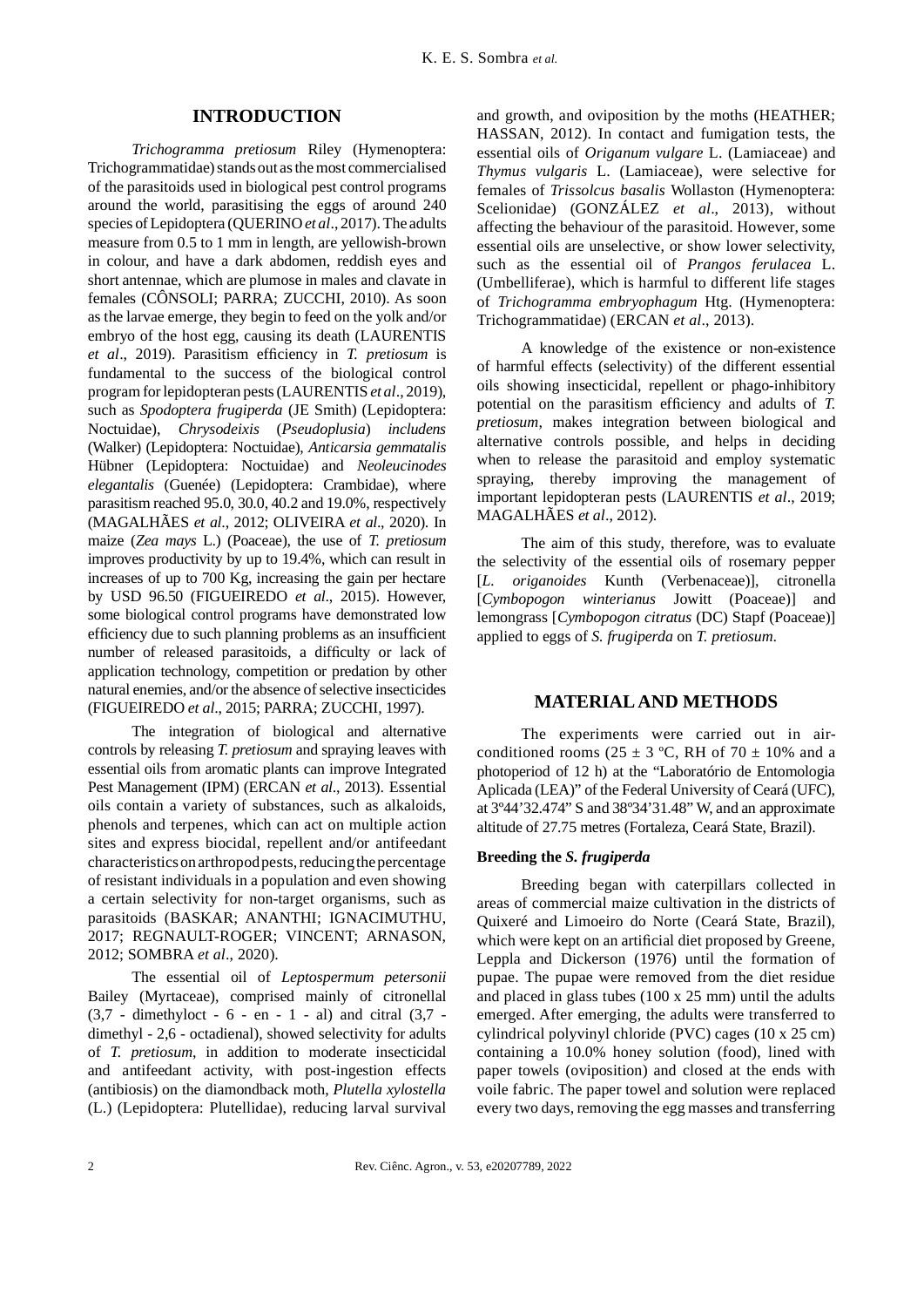them to Petri dishes (90 x 15 mm). After three days, the newly emerged caterpillars were transferred with the aid of a fine-haired brush to glass tubes  $(100 \times 25 \text{ mm})$ containing an artificial diet, removing samples of the population to carry out the bioassays.

## **Breeding the** *T. pretiosum*

The 'Ubajara' strain of *T. pretiosum* was obtained from the "LEA-UFC" (OLIVEIRA *et al*., 2020). The adults were kept in glass tubes (100 x 25 mm) and fed with honey painted on the inner wall of the tube with the aid of a fine-haired brush. The eggs of *Anagasta kuehniella* (Zeller) (Lepidoptera: Pyralidae) were used as an alternative host. The eggs were previously glued onto sky-blue cardboard sheets (4.0 x 2.0 cm) using a 20.0% dilution of gum arabic, and rendered inviable by exposure to ultraviolet germicidal light for 50 min. The cards containing the inviable eggs were offered to the females of *T. pretiosum*, closing the tubes with PVC® plastic film, and allowing contact for 24 hours. The cards were then removed and placed in individual glass tubes (100 x 25 mm) until the adults emerged. The *T. pretiosum* progeny were used in the bioassays.

#### **Obtaining the essential oils**

The essential oils were provided by "AGROPAULO Agroindustrial S/A", Jaguaruana, Ceará State, Brazil and extracted in the laboratory using the technique of steam distillation. The oils were stored under refrigeration in amber glass, and sent to the Natural Product Chemical Laboratory of "Embrapa Agroindústria Tropical" (Fortaleza, Ceará State, Brazil) (3º45'4.741"S and 38º34'33.906"W, at an altitude of around 38.41 m) for an analysis of the chemical composition by gas chromatography using a mass spectrometer (CG-MS), and determining the Kovats retention index (KI) and mass spectrum of each constituent using an Agilent CG-MS chromatograph. The resulting data were identified from the literature (ADAMS, 2007) (Table 1).

#### **Experimental design**

The experimental design of the bioassays was completely randomised (CRD) and arranged in a 3 x 5 factorial scheme to evaluate the selectivity of the essential oils of rosemary pepper (*L. origanoides*), citronella (*C. winterianus*) and lemongrass (*C. citratus*) on parasitism efficiency in eggs of *S. frugiperda* and on adults of *T. pretiosum* at concentrations of 0.01, 0.05, 0.1, 0.5 and 1.0% oil per litre of water, previously dissolved with neutral detergent (1:1). Five replications were set up, using 10 eggs of *S. frugiperda* as the working plot. The negative control consisted of a 1.0% neutral detergent solution.

#### **Bioassay for adult selectivity**

Adult selectivity was evaluated via residual toxicity on a treated surface, by spraying  $100 \pm 20 \mu L$ of the essential-oil solutions or the control internally on glass tubes (100 x 25 mm) using a manual sprayer (Figure 1A). Fifteen adults of *T. pretiosum* were released into the treated tubes after 24 hours and kept without food (Figure 1B). The tubes were closed with  $\text{PVC}^{\otimes}$  plastic film and placed in an upright position on shelves. The mortality rate was recorded 24 hours after each release; any insects that did not respond to mechanical stimulus carried out with a fine-haired brush were considered dead.

**Table 1** - Characterisation of the major compounds of the essential oils of rosemary pepper [*Lippia origanoides* Kunth (Verbenaceae)], citronella [*Cymbopogon winterianus* Jowitt. (Poaceae)] and lemongrass [*C. citratus* (DC) Stapf.], obtained by gas chromatography using a mass spectrometer (CG-MS)

|                        |                 |                | <b>Essential oils</b>        |             |
|------------------------|-----------------|----------------|------------------------------|-------------|
| Compounds              | KI <sup>a</sup> | L. origanoides | C. winterianus               | C. citratus |
|                        |                 |                | Content <sup>b</sup> $(\% )$ |             |
| 3-Carene               | 1014            | ٠              |                              | 29.01       |
| 2,4-Decadienal, (E,E)- | 1314            | ۰              |                              | 25.95       |
| Acetophenone           | 1058            | 32.75          |                              |             |
| $\alpha$ -Cadinene     | 1537            | 0.27           | 1.37                         | 0.31        |
| $\alpha$ -Citral       | 1266            |                | 0.44                         | 16.22       |
| $\alpha$ -Fenchene     | 946             | 1.96           |                              |             |
| $\alpha$ -Himachalene  | 1452            | 10.38          |                              | 0.33        |
| $\alpha$ -Pinene       | 940             | 5.08           | 0.23                         |             |
| $\alpha$ -Terpinene    | 1017            | 0.31           |                              |             |
| $\beta$ -Caryophyllene | 1409            |                | 3.44                         |             |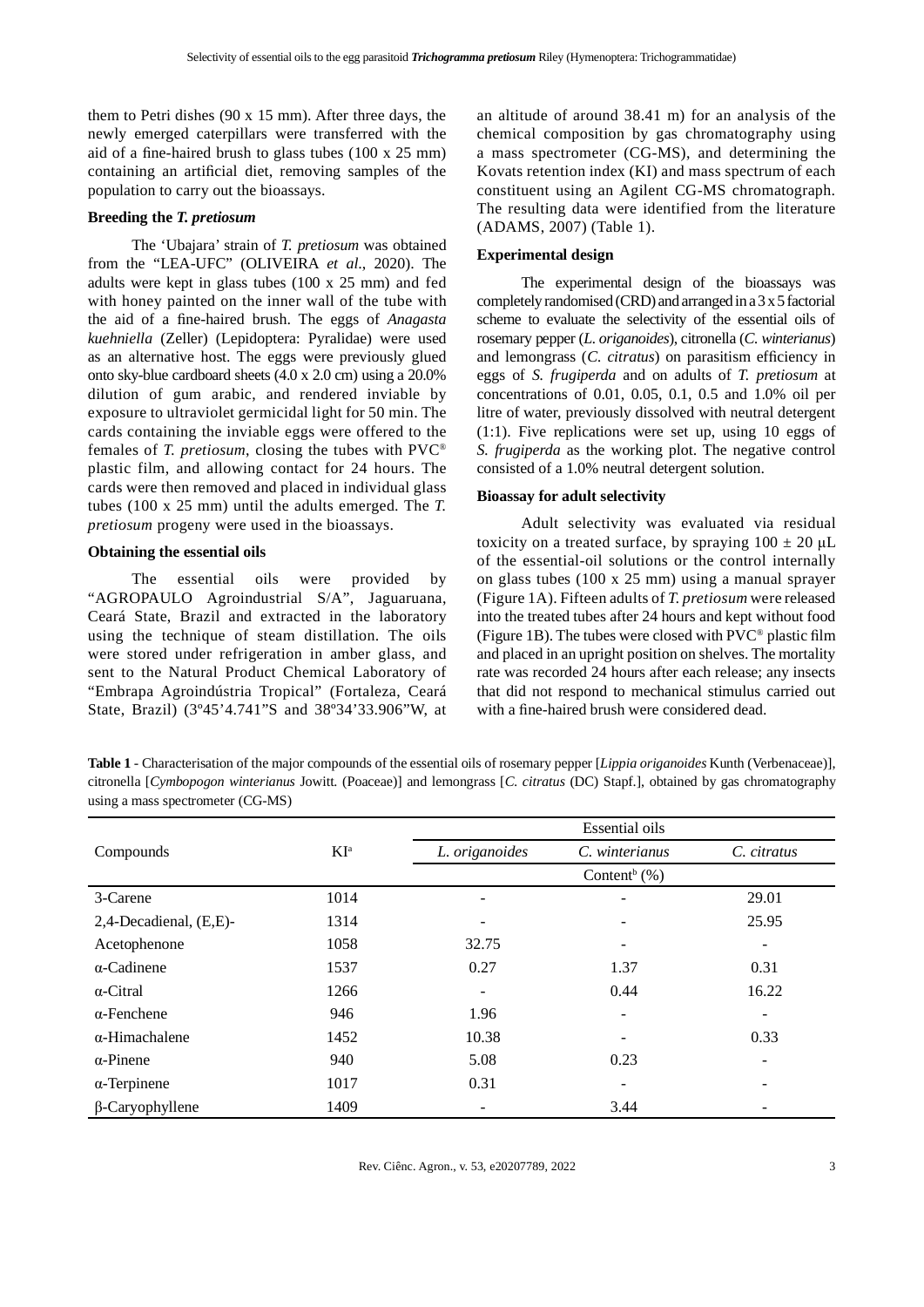|                            | <b>Continuation Table 1</b> |               |                          |                          |  |  |  |  |  |
|----------------------------|-----------------------------|---------------|--------------------------|--------------------------|--|--|--|--|--|
| $\beta$ -Myrcene           | 999                         | 3.90          | 1.01                     |                          |  |  |  |  |  |
| $\beta$ -Pinene            | 979                         | 0.39          | 0.16                     |                          |  |  |  |  |  |
| Carvacrol                  | 1333                        | 30.37         |                          |                          |  |  |  |  |  |
| D-Limonene                 | 1040                        |               |                          | 0.94                     |  |  |  |  |  |
| Eugenol                    | 1364                        |               | 1.22                     |                          |  |  |  |  |  |
| Isopulegol                 | 1164                        |               |                          | 5.75                     |  |  |  |  |  |
| Geraniol                   | 1249                        |               | 3.44                     |                          |  |  |  |  |  |
| Geranyl acetate            | 1396                        |               | 1.67                     | 0.45                     |  |  |  |  |  |
| Lavandulyl acetate         | 1283                        |               | 5.90                     | $\overline{\phantom{a}}$ |  |  |  |  |  |
| Longifolene                | 1407                        |               |                          | 0.82                     |  |  |  |  |  |
| Menthone                   | 1197                        |               | 55.97                    |                          |  |  |  |  |  |
| Methyl thymyl ether        | 1244                        | 1.95          |                          |                          |  |  |  |  |  |
| p-Cymenene                 | 1091                        | 0.62          |                          |                          |  |  |  |  |  |
| p-Menth-8-en-2-one, trans- | 1188                        |               |                          | 1.90                     |  |  |  |  |  |
| Perillen                   | 1107                        |               |                          | 1.71                     |  |  |  |  |  |
| Rose oxide                 | 1115                        |               | 1.21                     |                          |  |  |  |  |  |
| Terpinolene                | 1083                        | 7.96          | 0.38                     |                          |  |  |  |  |  |
| Trans- $\beta$ -Ocimene    | 1047                        |               | 0.09                     | 0.83                     |  |  |  |  |  |
| Valencene                  | 1496                        |               | 1.12                     | $\overline{\phantom{a}}$ |  |  |  |  |  |
| $\gamma$ -Terpinene        | 1049                        | 0.42          | 18.35                    | 0.57                     |  |  |  |  |  |
| (S)-cis-Verbenol           | 1280                        | $\frac{1}{2}$ | $\overline{\phantom{0}}$ | 10.42                    |  |  |  |  |  |
| Total                      |                             | 96.36         | 96.00                    | 95.21                    |  |  |  |  |  |

#### K. E. S. Sombra *et al*.

<sup>a</sup> Kovats Retention Index (KI) by GC-MS; <sup>b</sup> Component content of the essential oil

**Figure 1** - Bioassay for contact toxicity. Spraying into glass tubes (A) and release of adults of *Trichogramma pretiosum* Riley (Hymenoptera: Trichogrammatidae) 'Ubajara' (B) after 24 hours



Mortality was corrected relative to the control, using formulae proposed by Abbott (1925):

 $\%M = \frac{NDIT}{TNIT} \times 100$  (1) where:  $\%M$  = Percentage of mortality; NDIT = Number  $M = \frac{NDIT}{T}$ 

4 Rev. Ciênc. Agron., v. 53, e20207789, 2022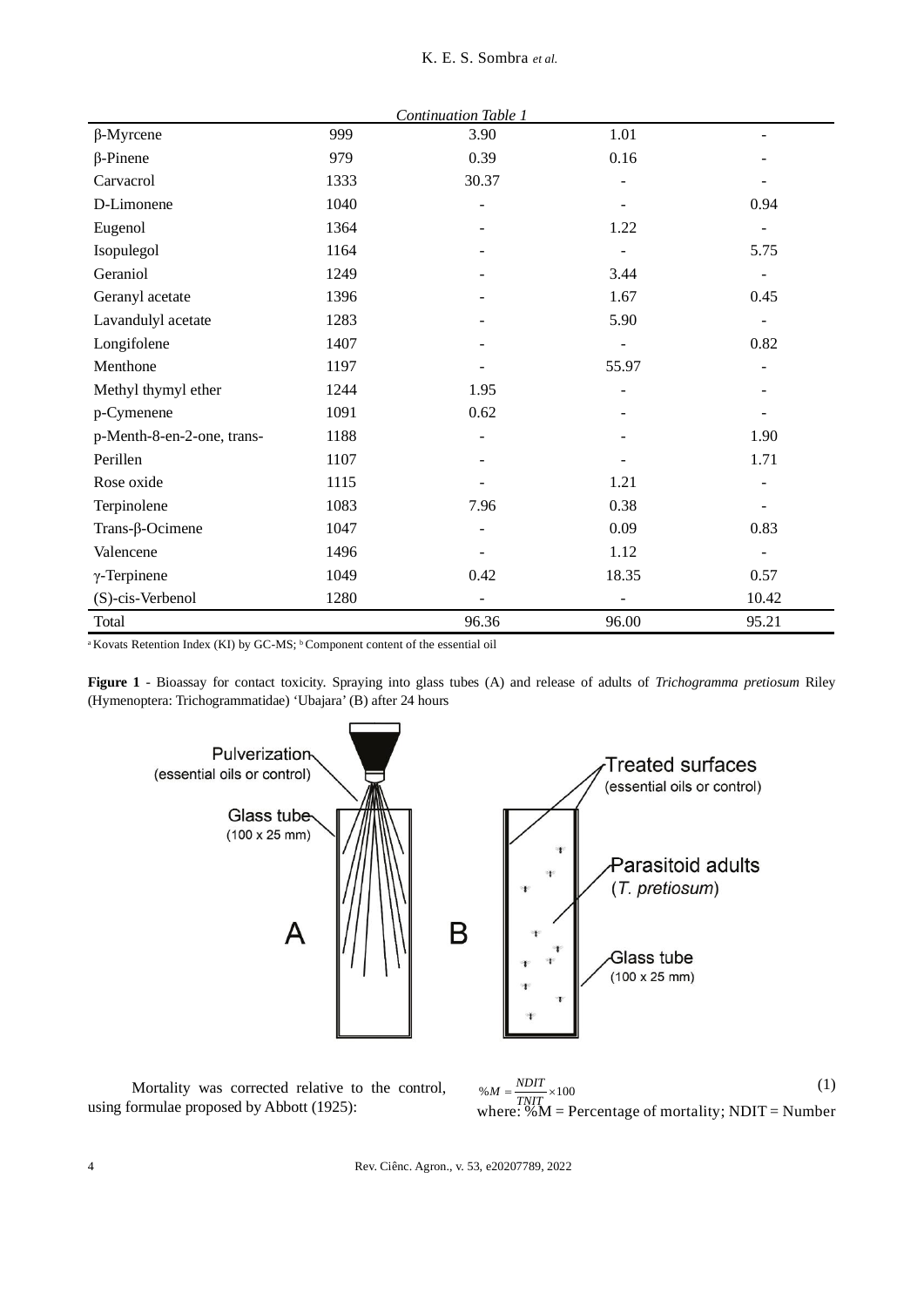of dead insects for the treatment; NTIT = Total number of insects for the treatment.

$$
Mc(\%) = \frac{\% Mo - \%Mt}{100 - \%Mt} \times 100
$$
 (2)

where:  $Mc = corrected$  mortality;  $Mo = observed$  mortality;  $Mt =$  mortality for the negative control.

#### **Bioassay for parasitism selectivity**

Eggs of *S. frugiperda* were collected and glued equidistantly onto sky-blue cardboard sheets (2.0 x 2.0 cm) using a 20.0% solution of gum arabic with the aid of a stereoscopic microscope and a fine-haired brush. The cards, containing 10 eggs, were placed on filter paper and sprayed ( $100 \pm 20 \mu L$ ) separately with one of the essential-oil solutions or the control using a manual sprayer (Figure 2A). After 30 minutes, each card was exposed for 48 hours to one mated female of *T. pretiosum* (Figure 2B) of up to 24 hours of age, previously placed in an individual glass tube  $(100 \times 25 \text{ mm})$  which was closed with PVC<sup>®</sup> plastic film. Following this period, the females were removed using a fine-haired brush, and the cards evaluated after 12 days, noting the number of parasitised eggs (with and without an emergence hole) and adult emergence, calculating possible reductions in the rates of parasitism (RP), and correcting them relative to the control.

The reduction in the rate of parasitism (RP) was used to classify the essential oils according to the toxicity classes for phytosanitary products established by the International Organisation for Biological and Integrated Control of Noxious Animals and Plants/West Palearctic Regional Section (IOBC/WPRS): Class 1,

toxicity less than  $30.0\%$  = harmless; Class 2, toxicity between 30.0% and 79.0% = slightly harmful; Class 3, toxicity between 80.0% and 99.0% = moderately harmful; and Class 4, toxicity greater than  $99.0\%$  = harmful (HASSAN; ABDELGADER, 2001).

#### **Bioassay for susceptibility of the parasitised eggs**

Cards containing 10 eggs of *S. frugiperda*, collected during breeding and glued to sky-blue cardboard sheets  $(2.0 \times 2.0 \text{ cm})$  using a 20.0% solution of gum arabic, were exposed to parasitism for 24 hours in glass tubes (100 x 25 mm) containing mated females of *T. pretiosum* 'Ubajara' (Figure 3A). After exposure, the cards were removed and placed on filter paper where they were sprayed with  $100 \pm 20$  µL of the essential-oil solutions or the control using a manual sprayer, and left to rest for 30 minutes (Figure 3B). The treated cards were placed into individual glass tubes (100 x 25 mm), closed with  $\text{PVC}^{\circledast}$  plastic film, and arranged in an upright position on shelves. The cards were evaluated after 12 days, recording the percentage of emerged adults and the sex ratio (PARREIRA *et al*., 2018).

#### **Statistical analysis**

The mean values for corrected mortality (Mc) were submitted to Probit analysis (FINNEY, 2009). From the dose-mortality curves, estimates of the lethal concentrations  $(LC_{50})$  were generated for an adult *T*. *pretiosum* mortality rate of 50.0%. The data were subjected to analysis of variance (ANOVA) and the mean values compared by Tukey's test at a level of 5.0% ( $p \le 0.05$ ) in the case of a significant difference, using the  $SISVAR<sup>®</sup>$ statistical software (FERREIRA, 2014).

**Figure 2** - Bioassay for selectivity. Spraying the cards containing eggs of *Spodoptera frugiperda* (J. E. Smith) (Lepidoptera: Noctuidae) (A), and exposure of the cards containing eggs to parasitism by females of *Trichogramma pretiosum* Riley (Hymenoptera: Trichogrammatidae) 'Ubajara' (B)



Rev. Ciênc. Agron., v. 53, e20207789, 2022 5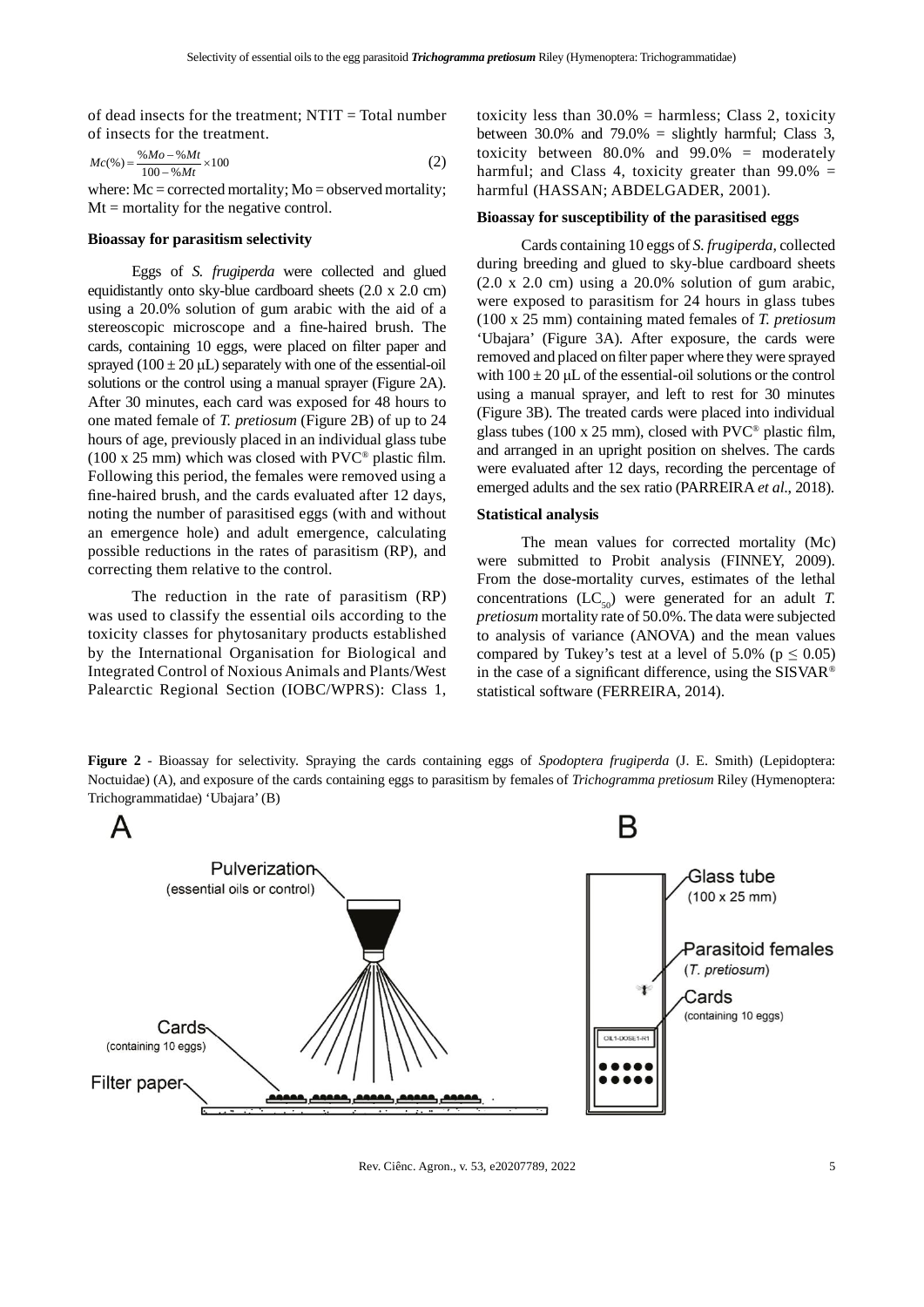**Figure 3** - Bioassay for susceptibility. Exposure of the cards containing eggs of *Spodoptera frugiperda* (JE Smith) (Lepidoptera: Noctuidae) to parasitism by females of *Trichogramma pretiosum* Riley (Hymenoptera: Trichogrammatidae) 'Ubajara' (A) and spraying the cards postparasitism with the essential oils or the control (B)



## **RESULTS AND DISCUSSION**

There were differences between the three essential oils regarding corrected mortality (Mc) ( $p < 0.01$ ), reduction in parasitism (RP) ( $p < 0.01$ ) and adult emergence (EM) (p < 0.01) in *T. pretiosum* 'Ubajara'. The concentrations also differed ( $p < 0.01$ ) (Table 2), showing a direct relationship between the residual toxicity to adults, reduction in parasitism, or toxicity to eggs parasitized by *T. pretiosum*, and the increase in concentration of the essential oils ( $p < 0.01$ ).

The three essential oils displayed some degree of selectivity to adults of *T. pretiosum* at the lowest concentrations, with mortality rates (Mc) of between 17.2% (rosemary pepper) and 32.2% (lemongrass). The essential oil of citronella differed by 0.1% and caused 26.8% Mc after 24 hours of exposure, followed by the essential oil of rosemary pepper, with an Mc of 36.2%, and the essential oil of lemongrass, with 47.2%. The oil from rosemary pepper apparently had no effect on the behaviour of the surviving parasitoids, while the essential oil of lemongrass stood out for causing lethargy and even paralysis in adults of *T. pretiosum*, resulting in up to 61.2% mortality at the highest concentration (1.0%) (Table 3).

The lethal concentrations  $(LC_{50})$  made it possible to observe the selectivity of the three essential oils for the adults of *T. pretiosum* (Table 4), highlighting the oil of rosemary pepper, which obtained a calculated  $LC_{50}$  of 0.43%, while the oils of citronella and lemongrass obtained values of 0.12% and 0.15%, respectively. However, the overlapping confidence intervals (CI 95.0%) showed no differences between the lethal concentrations  $(LC_{50})$ .

Spraying the eggs of *S. frugiperda* at the higher concentrations reduced the rates of parasitism and adult emergence in *T. pretiosum* (Figure 4AB). In the case of eggs treated with the essential oil of rosemary pepper (0.01%), parasitism was 56.0% and adult emergence 92.9% (Figure 4AB). The difference between the essential oils was more marked at the concentration of 0.1%, where spraying the eggs with the essential oil of lemongrass resulted in only 8.0% parasitism, despite an adult emergence of 100.0%, while in eggs treated with the essential oil of citronella, parasitism was 28.8%, with 98.6% emergence; for the oil of rosemary pepper, parasitism was 36.0% and emergence was 77.8% (Figure 4AB). There was an inversely proportional relationship between the concentration (0.01% - 1.0%) and the rate of parasitism, as seen with the essential oil of rosemary pepper by the reduction in parasitism from 56.0% (0.01%) to 28.0% (1.0%) between the lowest and highest concentrations.

Only the concentration of 0.01% of the oil of rosemary pepper was considered selective for the females of *T. pretiosum*, reducing parasitism by 22.0% (Class 1 - Innocuous). The essential oil of lemongrass (0.1%) inhibited parasitism by 70.0% (Class 2 - Mildly harmful), as did the essential oil of citronella, which reduced parasitism by 53.0% (Class 2 - Mildly harmful) (Table 5).

When spraying took place following parasitism of the *S. frugiperda* eggs, the three essential oils displayed a certain degree of selectivity for *T. pretiosum*. An inverse relationship was found between the concentration and adult emergence, as with the 0.01% essential oil of rosemary pepper, which afforded 88.0% emergence, including 51.4% females, similar to the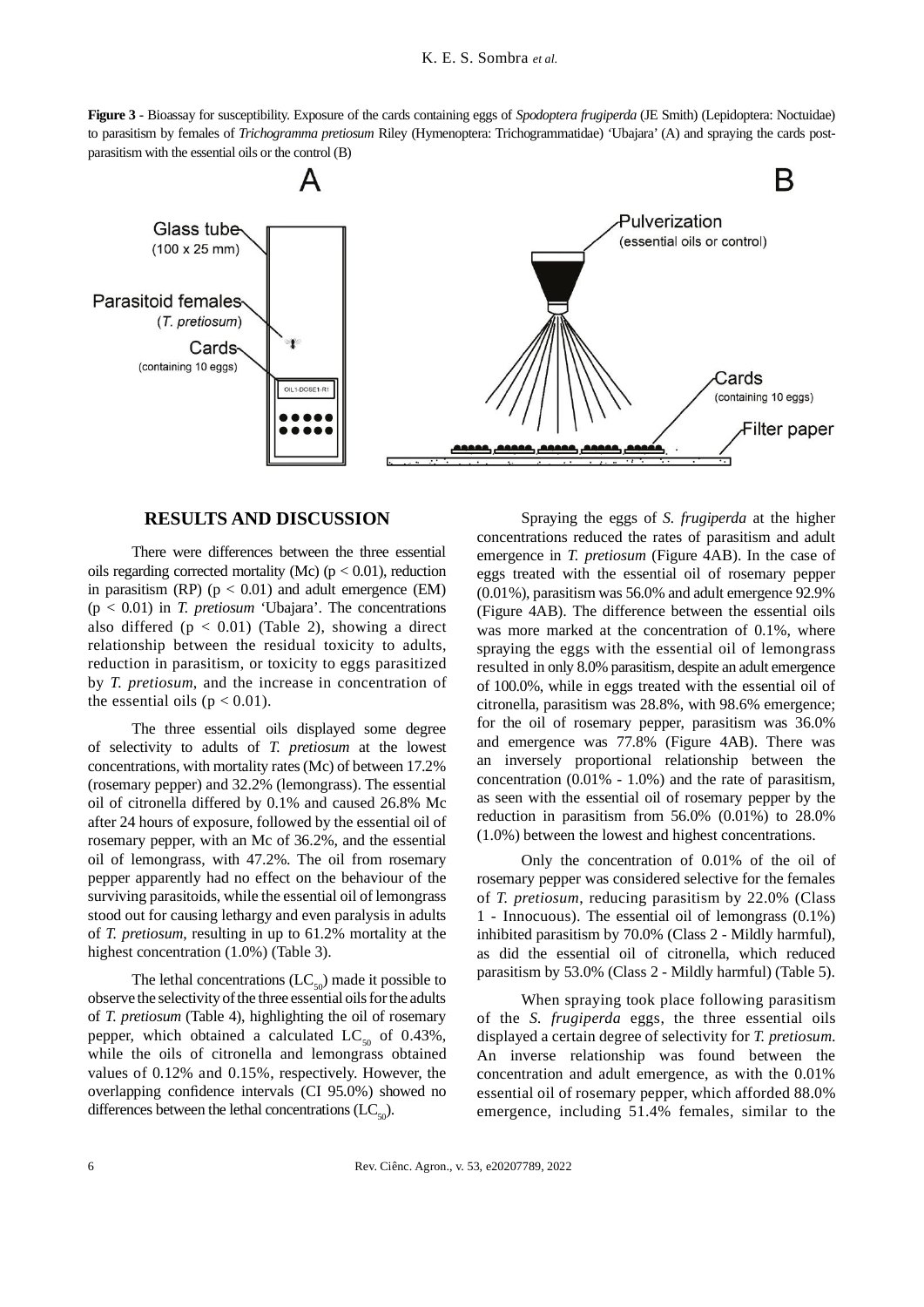| Source of variation | DF | $MC$ $(\%)$          | $RP$ (%)  | EM(%)         |
|---------------------|----|----------------------|-----------|---------------|
| Essential oils      |    | 1910.01**            | 1576.64** | 4837.00**     |
| Doses               | 4  | 1765.81**            | 2161.10** | 3190.33**     |
| Oils x Doses        |    | 102.36 <sup>ns</sup> | 593.90**  | $237.83^{ns}$ |
| Error               | 60 | 177.36               | 118.13    | 321.33        |
| C. V. $(%)$         |    | 34.67                | 17.71     | 31.23         |

**Table 2** - Analysis of variance (ANOVA) for corrected mortality (Mc), reduction in parasitism (RP) and adult emergence (EM) in *Trichogramma pretiosum* Riley (Hymenoptera: Trichogrammatidae) treated with essential oils of rosemary pepper [*Lippia origanoides* Kunth (Verbenaceae)], citronella [*Cymbopogon winterianus* Jowitt. (Poaceae)] and lemongrass [*C. citratus* (DC) Stapf.]

\*\* significant at a level of  $1\%$ ; <sup>ns</sup> not significant

**Table 3** - Corrected mortality (Mc) as a percentage (%), in adults of *Trichogramma pretiosum* Riley (Hymenoptera: Trichogrammatidae) exposed for 24 hours to surfaces treated with the essential oils of rosemary pepper [*Lippia origanoides* Kunth (Verbenaceae)], citronella [*Cymbopogon winterianus* Jowitt. (Poaceae)] and lemongrass [*C. citratus* (DC) Stapf.]

| Essential oils  |                    |                     | Concentrations (%)  |                     |                     |
|-----------------|--------------------|---------------------|---------------------|---------------------|---------------------|
|                 | 0.01               | 0.05                | 0.1                 | 0.5                 | 1.0                 |
| Rosemary pepper | 17.20 aB           | 29.60 aAB           | $36.20$ abAB        | 37.60 aAB           | 43.00 aA            |
| Citronella      | $23.00 \text{ a}B$ | $26.60$ aB          | 26.80 <sub>bB</sub> | 38.00 aAB           | 55.40 aA            |
| Lemongrass      | $32.20 \text{ a}B$ | 46.60 aAB           | 47.20 aAB           | 55.60 aAB           | 61.20 aA            |
| $C. V. (\% )$   | 42.85              | 35.44               | 32.64               | 27.61               | 26.08               |
| Value F         | $1.613^{ns}$       | 2.939 <sup>ns</sup> | $3.279*$            | 2.978 <sup>ns</sup> | 2.437 <sup>ns</sup> |
| Value-p         | 0.2078             | 0.0606              | 0.0445              | 0.0584              | 0.0961              |

Mean values followed by the same lowercase letter in a column and uppercase letter in a row do not differ statistically by Tukey's test at 5.0% probability.  $*$  significant at a level of 5%; <sup>ns</sup> not significant

**Table 4** - Lethal concentrations  $(LC_{50})$  (%) causing 50% mortality in adults of *Trichogramma pretiosum* Riley (Hymenoptera: Trichogrammatidae) after 24 hours of exposure to the essential oils of rosemary pepper [*Lippia origanoides* Kunth (Verbenaceae)], citronella [*Cymbopogon winterianus* Jowitt. (Poaceae)] and lemongrass [*C. citratus* (DC) Stapf.]

| Essential oils  | $LC_{50}$ <sup>a</sup> | b<br>$CI_{95\%}$  |
|-----------------|------------------------|-------------------|
| Rosemary pepper | 0.4381                 | $0.0716 - 1.7445$ |
| Citronella      | 0.1209                 | $0.0111 - 1.3366$ |
| Lemongrass      | 0.1519                 | $0.0691 - 0.3441$ |

<sup>a</sup> Lethal concentration; <sup>b</sup> Confidence intervals (CI 95%)

results obtained with the essential oil of citronella (62.0% emergence and 50.5% females) and lemongrass (74.0% and 47.8%) (Figure 5).

The three essential oils had no effect on the sex ratio of *T. pretiosum* when the eggs were pulverised.

The essential oils of rosemary pepper (*L. origanoides*), citronella (*C. winterianus*) and lemongrass (*C. citratus*) showed a degree of selectivity for the parasitism of *T. pretiosum* 'Ubajara' in the eggs of *S.* 

*frugiperda* and in adults of the parasitoid, furnishing data on the possible interaction between the two methods of lepidopteran pest control (PARREIRA *et al*., 2019; VIANNA *et al*., 2009). The main differences between the three essential oils are largely due to the mechanisms of action of the major compounds, which induced low toxicity at lower concentrations, altering host selection and the emergence of *T. pretiosum*, after spraying the eggs of *S. frugiperda* (CAMPOS *et al*., 2019; EL-WAKEIL, 2013).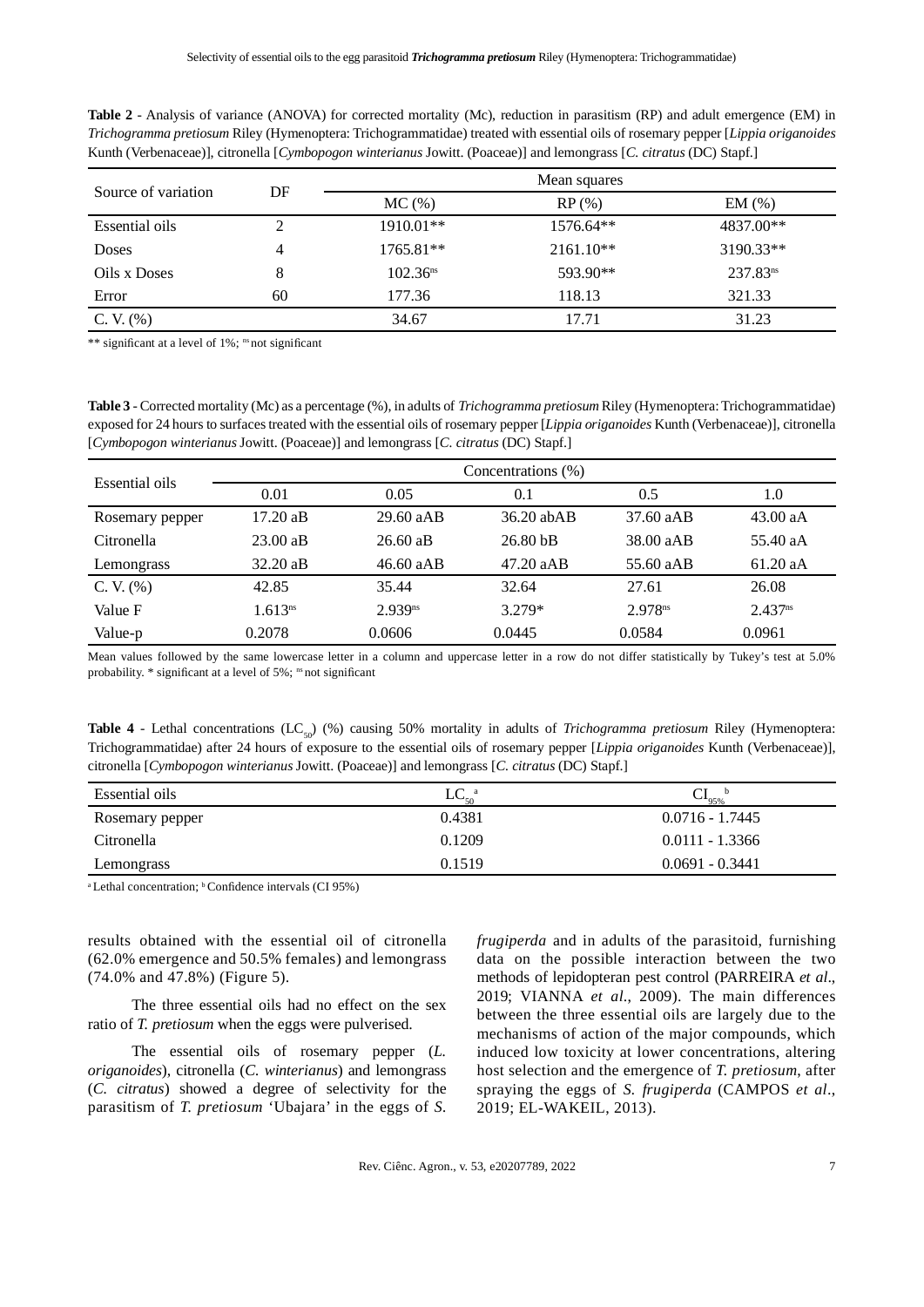**Figure 4** - Parasitism (%) and emergence (%) in adults of *Trichogramm pretiosum* Riley (Hymenoptera: Trichogrammatidae) in eggs of *Spodoptera frugiperda* (JE Smith) (Lepidoptera: Noctuidae) previously sprayed with the essential oils of rosemary pepper [*Lippia origanoides* Kunth (Verbenaceae)], citronella [*Cymbopogon winterianus* Jowitt. (Poaceae)] and lemongrass [*C. citratus* (DC) Stapf.]



Mean values followed by the same lowercase letter in a column and uppercase letter in a row do not differ statistically by Tukey's test at a level of 5%. \* significant at a level of  $1\%$ ; <sup>ns</sup> not significant

| <b>Table 5</b> - Estimated reductions in the rate of parasitism (RP) (%) by the essential oils of rosemary pepper [Lippia origanoides |  |  |  |  |  |  |  |
|---------------------------------------------------------------------------------------------------------------------------------------|--|--|--|--|--|--|--|
| Kunth (Verbenaceae), citronella [Cymbopogon winterianus Jowitt. (Poaceae)] and lemongrass [C. citratus (DC) Stapf.] in adults of      |  |  |  |  |  |  |  |
| <i>Trichogramma pretiosum</i> Riley (Hymenoptera: Trichogrammatidae)                                                                  |  |  |  |  |  |  |  |

| Essential oils  | Concentrations (%) |                     |                    |              |              |  |  |  |  |
|-----------------|--------------------|---------------------|--------------------|--------------|--------------|--|--|--|--|
|                 | 0.01               | 0.05                | 0.01               | 0.5          | 0.01         |  |  |  |  |
| Rosemary pepper | $22.0 \text{ cD}$  | 40.0 <sub>b</sub> C | $42.0 \text{ cBC}$ | 51.2 aAB     | 53.2 aA      |  |  |  |  |
| Citronella      | 46.0 aA            | 53.0 aA             | 56.0 bA            | 56.0 aA      | 57.4 aA      |  |  |  |  |
| Lemongrass      | $34.0b$ C          | 50.0aB              | 70.0 aA            | 54.0 aB      | 50.0aB       |  |  |  |  |
| C. V. (%)       | 40.00              | 12.82               | 18.57              | 15.87        | 14.65        |  |  |  |  |
| Value F         | 19.806**           | $6.373**$           | 26.958**           | $0.277^{ns}$ | $0.946^{ns}$ |  |  |  |  |
| Value-p         | 0.0000             | 0.0023              | 0.0000             | 0.7585       | 0.3907       |  |  |  |  |

Mean values followed by the same lowercase letter in a column and uppercase letter in a row do not differ statistically by Tukey's test at a level of 5%.  $**$  significant at a level of 1%; ns not significant

The selectivity of the essential oils can be attributed to such factors as the development of detoxifying metabolic pathways and the excretion of toxic compounds by the parasitoids (KOUL; DHALIWAL, 2004), in addition to the low residual power of the essential oils, a result of the rapid degradation of compounds with insecticidal potential (SAXENA *et al*., 2018). This low residual power

can reduce the period of insecticidal activity of the essential oils in the field; however, the high capacity for causing mortality of some compounds can result in significant mortality a few hours after application, and allow temporal integration by releasing *T. pretiosum* before or after spraying (ISMAN; MIRESMAILLI; MACHIAL, 2011; MIRESMAILLI; ISMAN, 2014; MONSREAL-CEBALLOS *et al*., 2017).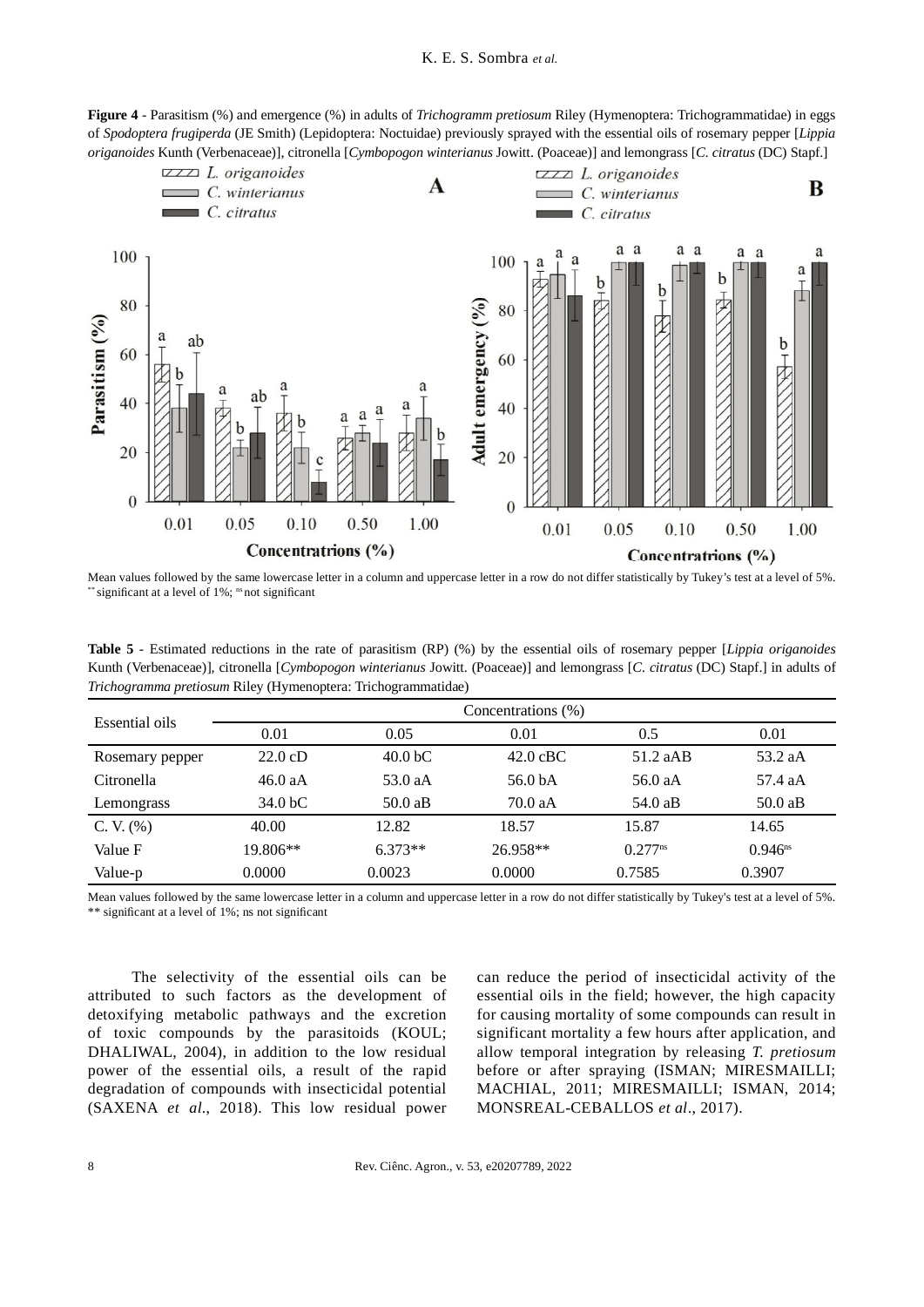**Figure 5** - Emergence (%) and sex ratio in adults of *Trichogramma pretiosum* Riley (Hymenoptera: Trichogrammatidae), after spraying the parasitised eggs of *Spodoptera frugiperda* (JE Smith) (Lepidoptera: Noctuidae) with the essential oils of rosemary pepper [*Lippia origanoides* Kunth (Verbenaceae)], citronella [*Cymbopogon winterianus* Jowitt. (Poaceae)] and lemongrass [*C. citratus* (DC) Stapf.]A B  $ZZZ$  L. origanoides  $ZZZ$  L. origanoides



The essential oil of rosemary pepper showed greater selectivity for *T. pretiosum*, with less toxicity to adults and a smaller reduction in parasitism, which is mainly due to the mechanisms of action of thymol (2 – isopropyl – 5 - methyl-phenol) and carvacrol (2 – methyl -5 - (1 - methylethyl) - phenol) (EL-WAKEIL, 2013), the two volatile monoterpenes that act to modulate the γ-aminobutyric acid (GABA) receptors found in the peripheral nervous system of insects, and to compete for the nicotinic acetylcholine receptors (nAChR), respectively (CAMPOS *et al*., 2019; EL-WAKEIL, 2013). However, due to volatilisation, the two compounds have low residual power, acting with less intensity 24 hours after spraying, and proving to be selective for adults of the parasitoid (CAMPOS *et al*., 2019; SAXENA *et al*., 2018).

The reduction in parasitism attributed to the essential oils of citronella and lemongrass is largely due to the major compounds, citral (3,7 – dimethyl - 2,6 - octadienal), citronellal  $(3,7 -$ dimethyloct – 6 – en – 1 - al) and geraniol  $[(E) 3, 7$ -dimethyl – octa - 2,6 – diene – 1 - ol), respectively (SILVA *et al*., 2014). These compounds are volatile with repellent action, and were possibly detected by receptors on the antennae or tarsi of the *T. pretiosum* females, generating a non-preference for oviposition. The repellency of the compounds has already been noted in Hemiptera, such as *Brevicoryne brassicae* L. (Hemiptera: Aphididae) (RICCI *et al*., 2002) and *Bemisia tabaci* (Genn.) (Hemiptera:

Aleyrodidae) (DELETRE *et al*., 2015); in Coleoptera, such as *Tribolium castaneum* (Herbst.) (Coleoptera: Tenebrionidae) (OLIVERO-VERBEL; NERIO; STASHENKO, 2010) and *Sitophilus zeamais* Motsch (Coleoptera: Curculionidae) (PEIXOTO *et al*., 2015); and in Diptera, *Anopheles gambiae* Giles (Diptera: Culicidae) (NERIO; OLIVERO-VERBEL; STASHENKO, 2010) and *Musca domestica* L. (Diptera: Muscidae) (CHAUHAN; MALKI; SHARMA, 2018).

The reduction in the emergence rate of *T. pretiosum* adults following spraying of the previously parasitized eggs (those containing the parasitoid) with the essential-oil solutions is possibly due to the ability of some compounds to diffuse through the chorion of the host and interrupt the embryonic development of the parasitoid (PARREIRA *et al*., 2018, 2019). The carvacrol present in the essential oil of rosemary pepper (*L. origanoides*) may have diffused through the chorion and acted on the nervous system, causing acetylcholinesterase inhibition, as seen when the essential oils of *O. vulgare* and *T. vulgaris* were used on immature stages of *Trissolcus basalis* Wollaston (Hymenoptera: Scelionidae) (EL-WAKEIL, 2013; GONZÁLEZ *et al*., 2013).

The lack of any difference in sex ratio showed that spraying (contact) the three essential oils did not change the nutritional quality of the *S. frugiperda* eggs as a food source (PARREIRA *et al*., 2019). Changes in the sex ratio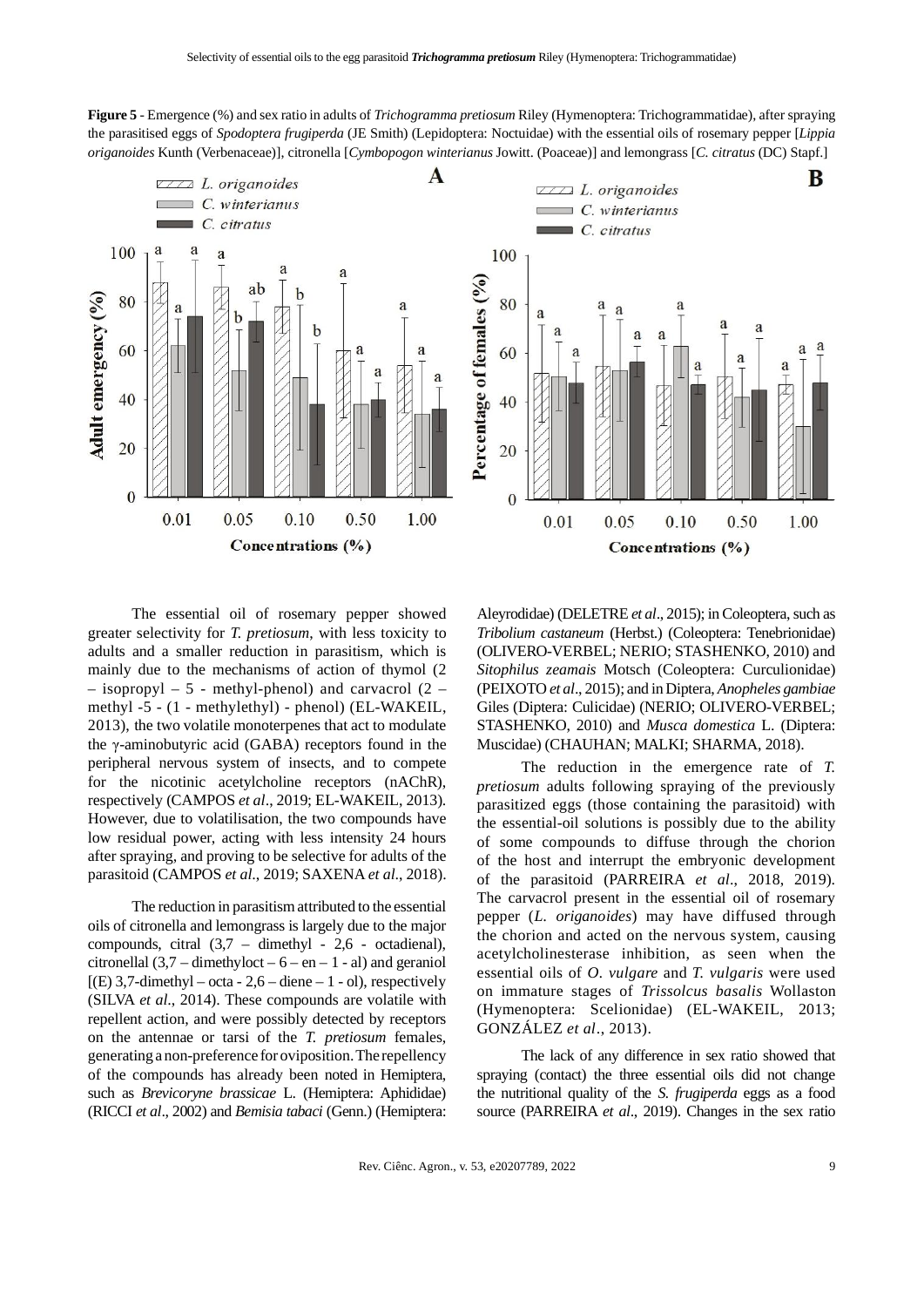are generally associated with a reduction in the quality of the nutritional resources of the host (VIANNA*et al*., 2009).

Selectivity can also manifest as ecological and physiological; when ecological, it is considered for selective use, i.e. less exposure of the parasitoids to essential oils, adapting and interspersing applications of essential oils with the release of *T. pretiosum* adults. Whereas physiological selectivity includes the use of insecticides of low toxicity, or those more toxic to the pest than to any natural enemies, as seen in the three essential oils, which presented low toxicity to the parasitoid, at lethal concentrations higher than those calculated for caterpillars of *S. frugiperda* (GONZÁLEZ *et al*., 2013; PARREIRA *et al*., 2018, 2019; SOMBRA *et al.*, 2020). The results, after field validation, contribute to a possible integration of the two methods, and may increase efficiency, insofar as unsprayed eggs can be parasitised by the females of *T. pretiosum* (ERCAN *et al*., 2013; MIRESMAILLI; ISMAN, 2014).

## **CONCLUSIONS**

- 1. The three essential oils, rosemary pepper (*L. origanoides*), citronella (*C. winterianus*) and lemongrass (*C. citratus*) showed selectivity for *T. pretiosum*;
- 2. The essential oil of rosemary pepper (*L. origanoides*) stood out as more selective, considered harmless or slightly harmful at concentrations below 0.01%. The essential oils of citronella and lemongrass were classified as slightly harmful.

## **ACKNOWLEDGEMENTS**

The authors thank the "Coordenação de Aperfeiçoamento de Pessoal de Nível Superior (CAPES)", "Conselho Nacional de Desenvolvimento Cientifico e Tecnológico (CNPq)" and "Fundação Cearense de Apoio ao Desenvolvimento Científico e Tecnológico (FUNCAP)" for granting scholarships and financial support to the laboratories of the UFC, Embrapa Agroindústria Tropical and "AGROPAULO Agroindustrial S/A".

## **REFERENCES**

ABBOTT, W. S. A method of computing the effectiveness of an insecticide. **Journal of Economic Entomology**, v. 18, p. 265-266, 1925.

ADAMS, R. P. **Identification of essential oil components by gas chromatography/mass spectrometry**. 4. ed. Illinois: Allured Publishing Corporation, 2007. 804 p.

BASKAR, K.; ANANTHI, J.; IGNACIMUTHU, S. Toxic effects of *Solanum xanthocarpum* Sch & Wendle against *Helicoverpa armigera* (Hub.), *Culex quinquefasciatus* (Say.) and *Eisenia fetida* (Savigny, 1826). **Environmental Science and Pollution Research**, v. 25, n. 3, p. 2774-2782, 2017.

CAMPOS, E. V. *et al.* Use of botanical insecticides for sustainable agriculture: future perspectives. **Ecological Indicators**, v. 105, p. 483-495, 2019.

CHAUHAN, N.; MALIK, A.; SHARMA, S. Repellency potential of essential oils against housefly, *Musca domestica* L. **Environmental Science and Pollution Research**, v. 25, n. 5, p. 4707-4714, 2018.

CÔNSOLI, F. L.; PARRA, J. R. P.; ZUCCHI, R. A. (ed.). **Egg Parasitoids in Agroecosystems with Emphasis on** *Trichogramma*. Dordrecht: Springer Science & Business Media, 2010. 481 p.

DELETRE, E. *et al*. Behavioral response of *Bemisia tabaci* (Hemiptera: Aleyrodidae) to 20 plant extracts. **Journal of Economic Entomology**, v. 108, n. 4, p. 1890-1901, 2015.

EL-WAKEIL, N. E. Botanical pesticides and their mode of action. **Gesunde Pfl anzen**, v. 65, n. 4, p. 125-149, 2013.

ERCAN, F. *et al.* Insecticidal activity of essential oil of *Prangos ferulacea* (Umbelliferae) against *Ephestia kuehniella* (Lepidoptera: Pyralidae) and *Trichogramma embryophagum* (Hymenoptera: Trichogrammatidae). **Turkish Journal of Agriculture and Forestry**, v. 37, n. 6, p. 719-725, 2013.

FERREIRA, D. F. Sisvar: a guide for its Bootstrap procedures in multiple comparisons. **Ciência e Agrotecnologia**, v. 38, n. 2, p. 109-112, 2014.

FIGUEIREDO, M. L. C. *et al.* Biological control with *Trichogramma pretiosum* increases organic maize productivity by 19.4%. **Agronomy for Sustainable Development**, v. 35, n. 3, p. 1175-1183, 2015.

FINNEY, D. J. **'Probit analysis'**. 4. ed. London: Cambridge University Press, 2009. 272 p.

GONZÁLEZ, J. O. W. *et al.* Lethal and sublethal effects of four essential oils on the egg parasitoids *Trissolcus basalis*. **Chemosphere**, v. 92, n. 5, p. 608-615, 2013.

GREENE, G. L.; LEPPLA, N. C.; DICKERSON, W. A. Velvetbean caterpillar: a rearing procedure and artificial medium. **Journal of Economic Entomology**, v. 69, n. 4, p. 487-488, 1976.

HASSAN, S. A.; ABDELGADER, H. A. Sequential testing program to assess the side effects of pesticides on *Trichogramma cacoeciae* Marchal (Hym., Trichogrammatidae). **IOBC/WPRS Bulletin**, v. 24, n. 4, p. 71-81, 2001.

HEATHER, N.; HASSAN, E. Efficacy of *Leptospermum petersonii* oil, on *Plutella xylostella*, and its parasitoid, *Trichogramma pretiosum*. **Journal of Economic Entomology**, v. 105, n. 4, p. 1379-1384, 2012.

ISMAN, M. B.; MIRESMAILLI, S.; MACHIAL, C. Commercial opportunities for pesticides based on plant